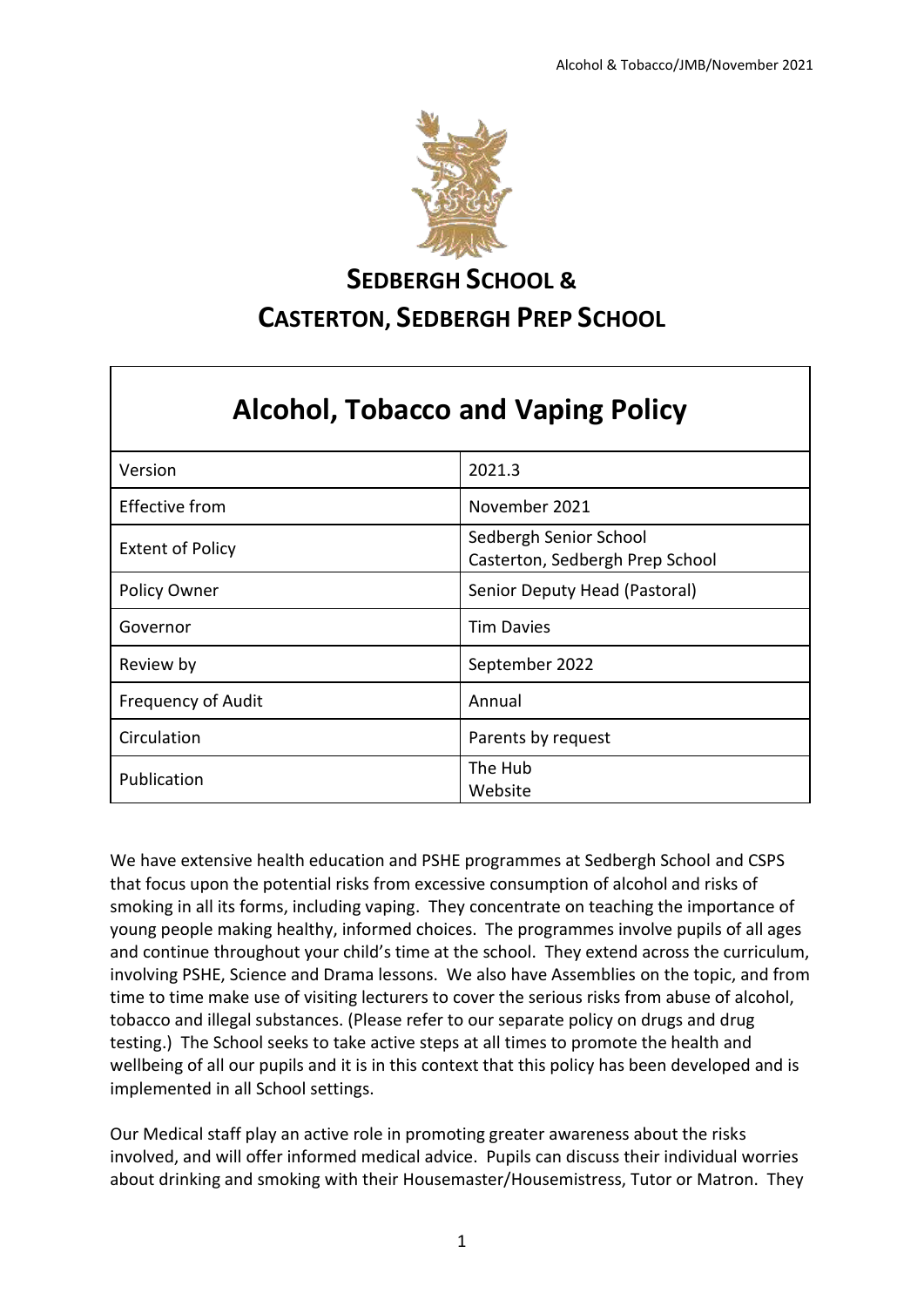can also refer themselves to the Medical Staff and to the Independent Listener for individual guidance, without fearing sanctions or adverse report. We may invite groups of parents and guardians to discussion groups and meetings, and are very conscious of the importance of working together in order to promote the well-being of your son or daughter.

We do not allow the pupils at Sedbergh School and CSPS to bring alcohol, tobacco or vaping materials onto the premises, or to consume these substances on the journey to or from School. Pupils are forbidden to visit pubs or bars unless accompanied by their parent(s) or guardian or with the express permission of their Housemaster/ Housemistress. The purchase, use or possession of smoking materials and alcohol are forbidden. This rule applies to all School trips and visits, whether in this country or overseas, irrespective of whether or not pupils are wearing School uniform at the time. Sedbergh School is a public place; smoking in all its forms is therefore illegal for everyone, including staff and visitors, unless in a designated area.

We will offer beer & wine to parents and guardians at certain formal events, including plays and concerts to which they are invited. We believe that pupils in their final two years at the School should learn that the moderate consumption of alcohol has its place in our civilisation. We therefore offer limited quantities of wine and beer (but never spirits) to members of Years 12 and 13 whose parents have returned and signed the permission slip. Such events are always supervised by staff and soft drinks are always available. Younger pupils are not allowed alcohol. Pupils who may appear to be in an intoxicated condition may be asked to provide a breath sample to determine the level of alcohol. This will be performed using a properly calibrated alcometer.

#### **Sixth Form Bar**

Pupils in Years 12 and 13 whose parents have returned a signed permission slip may use the Sixth Form bar. For these pupils there will be access to a very limited amount of alcohol carefully controlled by the members of staff on duty. All pupils will be breathalysed before being permitted access to any alcohol in School.

#### **Visiting licensed premises**

Pupils may visit the public houses of Sedbergh between the hours of 5.30pm and 7.15pm with their parents or guardian and the permission and a red card from their Housemaster/ Housemistress. On such visits, pupils must wear School uniform and may not drink alcohol.

Pupils will not be given permission to consume alcohol before any of our whole School socials.

(In exceptional circumstances, a Housemaster/Housemistress may allow a pupil to visit licensed premises with the parents of another pupil. In such circumstances, pupils must have permission in the form of a red card from his or her Housemaster/mistress. The guest is the responsibility of the parent at all times and the above rules apply.)

#### **Balls & Dinner Parties**

Sedbergh pupils will have numerous opportunities to attend various Balls and Dinner parties during term time. At these events, pupils in the sixth form will have access to beer or wine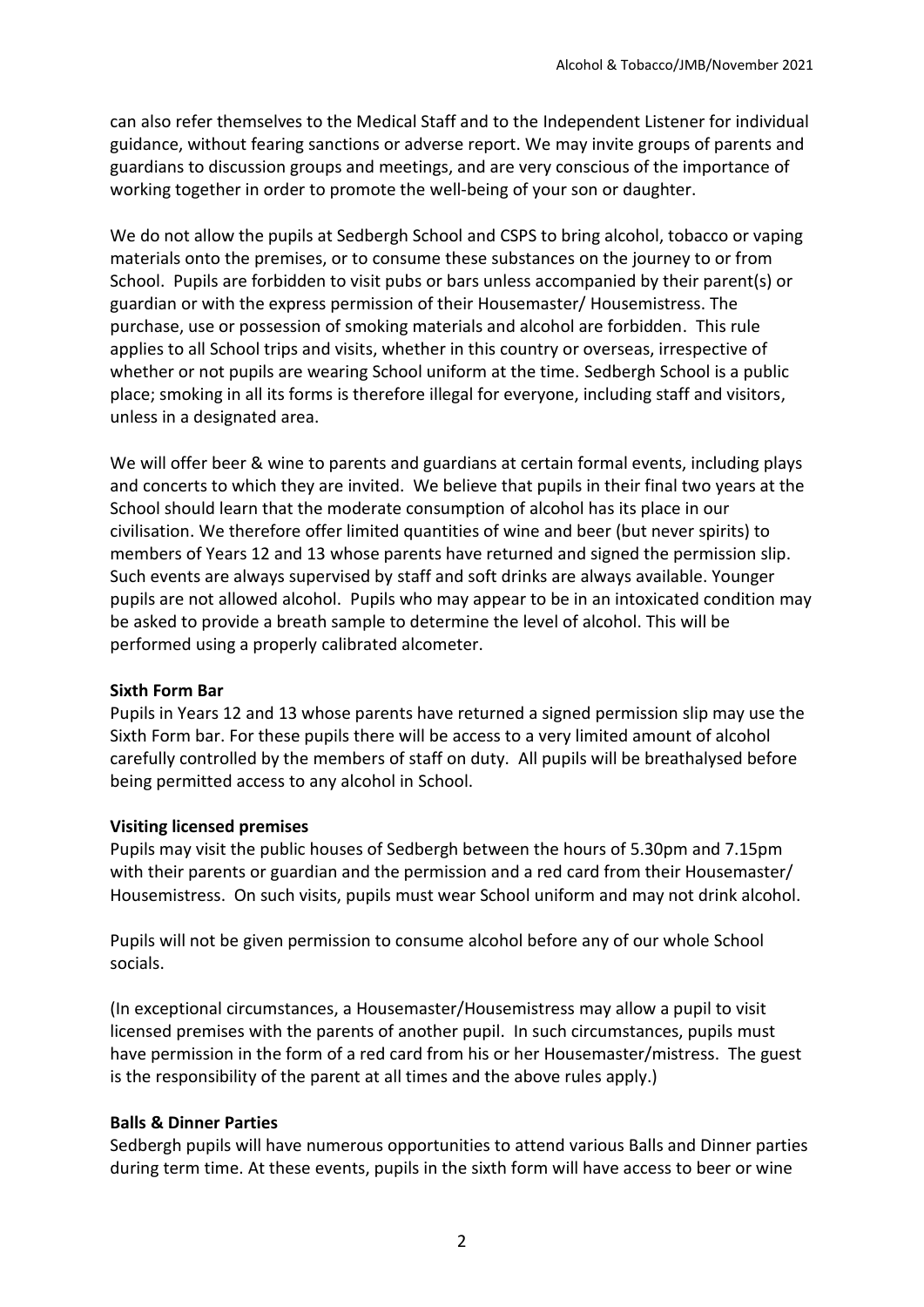during dinner, but not before or after the meal has finished. Pupils attending such events will not be given permission to attend licensed premises before the event.

### **In all circumstances, the Law of the land must be observed.**

## **Sanctions**

- Pupils caught breaching these guidelines on alcohol can expect age-appropriate sanctions to be applied. Sanctions for prep school pupils will be either suspension or expulsion depending on the circumstances. Senior school pupils who drink excess alcohol can also expect to lose the right to visit Public Houses and/or the sixth form bar in future.
- Due to the seriousness of the potential consequences, pupils found to have brought spirits into school or drunk spirits during term time are liable to suspension from School.
- Any pupil caught smoking will be put in the following Saturday night detention.
- Due to the ease with which vaping equipment can result in harmful addictions or potentially be used to access unauthorised substances, pupils found to have been vaping are likely to be asked to undertake a drugs test. (Please see Drugs & Drug Testing Policy.)
- Pupils who supply vaping equipment for other pupils, or those who are repeat offenders, will be HM gated or suspended from School, depending upon the seriousness of the offence.

*A pupil may be referred for a session of counselling where we have reason to believe that he or she has issues with either alcohol, tobacco or other unauthorised substances, or where there are repeated infringements.* 

# *The School's policy on the use of licensed premises also applies to Exeats taken in Sedbergh.*

**GUN** November 2021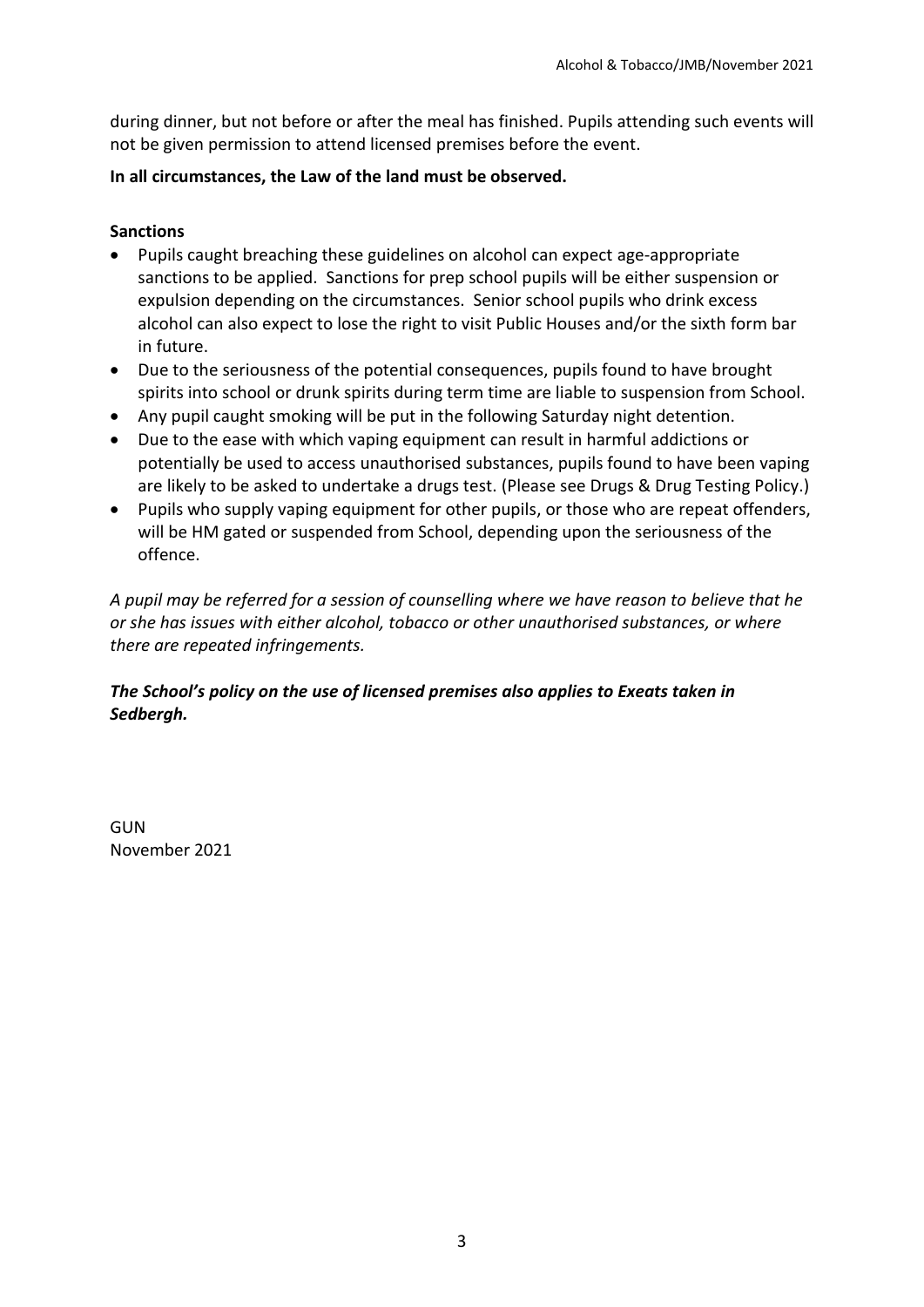# **Action Point:**

| <b>UNDERTAKING</b>                                                                                                                                                                                                                           | <b>BY WHOM</b> |
|----------------------------------------------------------------------------------------------------------------------------------------------------------------------------------------------------------------------------------------------|----------------|
| Housemasters/Housemistresses should ensure that all sixth form<br>pupils intending to consume alcohol at the sixth form bar or School<br>social have a completed membership form which can be obtained from<br>the Parent Handbook or below. | <b>HSMs</b>    |